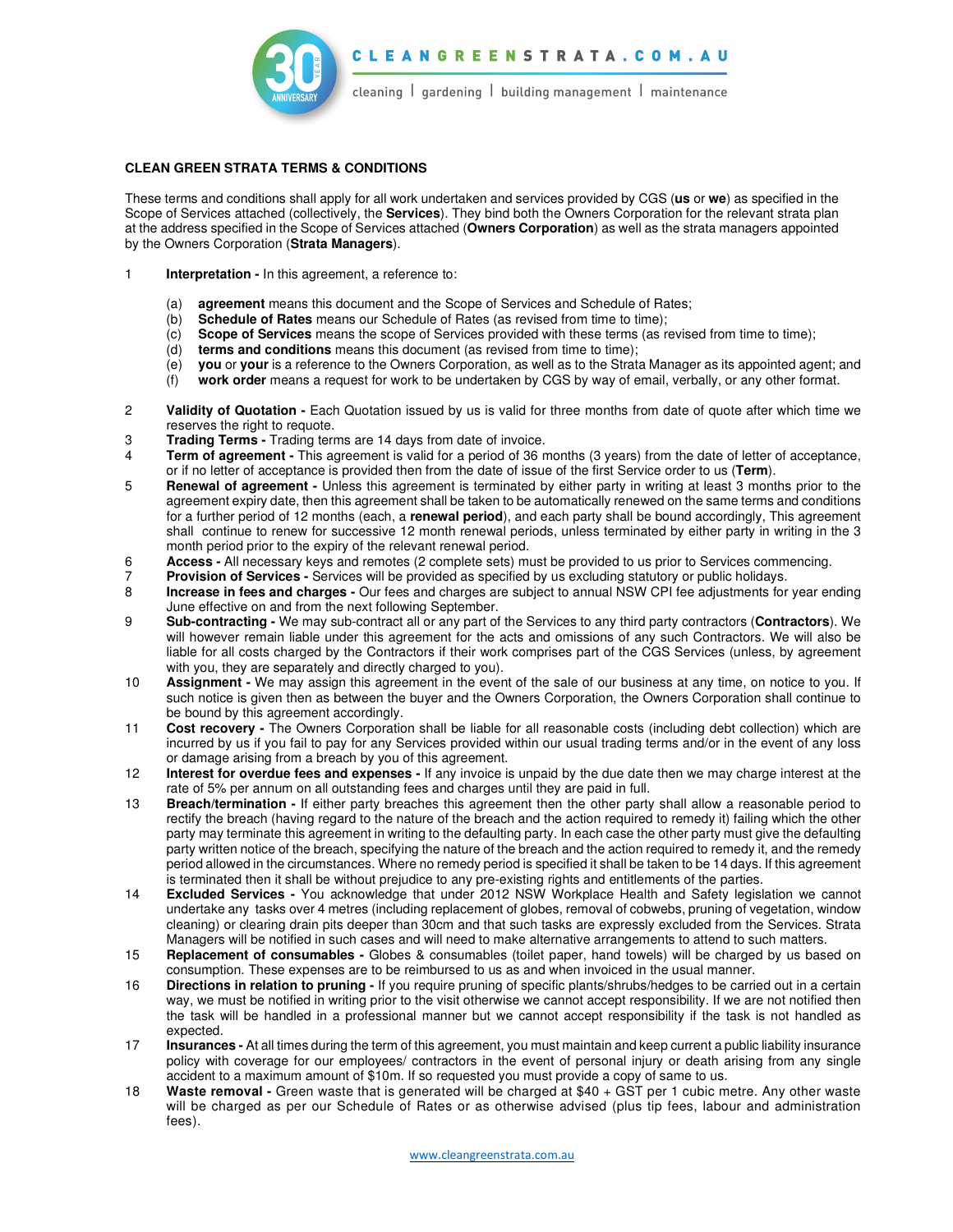

C L E A N G R E E N S T R A T A . C O M . A U

cleaning I gardening I building management I maintenance

- 19 **Additional Services** If we are requested or directed by any person to undertake any additional Services in the course of carrying out our usual Services under the Scope of Services (including any owner or occupant of a strata lot) (**Additional Services**) then we shall not be bound to seek the prior approval of the strata committee or Strata Managers as to whether or not we should proceed with such Additional Services. We shall be entitled to charge a fee for such Additional Services (plus any expenses incurred). If the Additional Services is covered by our then current Schedule of Rates then the Schedule of Rates shall apply and if it is not covered then we can charge a reasonable fee for such Additional Services. If the Additional Services is undertaken by a third party then the costs thereof (and any expenses incurred) shall be payable by you and we shall be entitled to charge a service fee of 10% to cover our costs of engaging such third party and supervising the performance of such Additional Services.
- 20 **Termination of this agreement** If this agreement is terminated for any reason then we shall be entitled to all fees and charged invoiced to date together with a termination fee that is the lesser of 6 months of our then current monthly Service Fee and the total Service Fees payable for the balance of the Term. Clauses 11 and 12 shall apply if such amounts are not repaid on the date that is 7 days following the termination date.
- 21 **Force majeur**  Despite clause 13 a party shall not be in breach of this agreement in the event of any act, matter or thing beyond the reasonable control of that party that renders the party unable to perform its obligations under this agreement - for instance in the event that all or any part of the strata property is destroyed by fire or natural disaster, or in the event that due to the COVID19 or any other pandemic we are restricted by Public Health Order to attend the property or to perform the services as required (each, a **Closure Event**). If a Closure Event occurs then this agreement shall not be terminated but the obligations of the parties shall merely be taken to be suspended from the start of the Closure Event until the end of the Closure Event (the **Suspension Period**) and the parties shall resume their obligations under this agreement as soon as practicable after the Closure Event has ended. The term of this agreement shall be extended by the Suspension Period.
- 22 **Review of Terms and Conditions** We may review and update these terms and conditions and our Schedule of Rates at any time and from time to time (other than the provisions of clauses 4, 5 and 8). If we do so, we shall notify you of the updated terms and conditions and they shall apply from the date that is 1 month from the notice date. The updated terms and conditions shall have full force and effect from that date even though they have not been signed by the parties.
- 23 **Review of Scope of Services** We may review and update the Scope of Services at any time. If we do so we shall notify you of the updated Scope of Services and they shall apply from the date that is 1 month from the notice date. The updated Scope of Services shall have full force and effect from that date even though they have not been signed by the parties.
- 24 **Updated CGS services -** If you wish to increase the Scope of Services (**additional CGS services**) at any time then you may do so provided we agree to provide such additional CGS services and we both agree on the additional fees, and conditions associated with the provision of such additional CGS services, the charges payable for such additional CGS services and the date of commencement of such additional CGS services. The Scope of Services shall be updated accordingly from such commencement date.
- 25 **Governing Law** This agreement shall be governed by the laws of New South Wales.
- 26 **Authority to sign this document** The person signing this document on behalf of the Owners Corporation warrants and acknowledges to and for our benefit that it is duly authorised to sign this document and bind the Owners Corporation and Strata Managers accordingly, and indemnifies us in the event of a breach of this clause. If this document is not signed for any reason then it shall be taken to have been accepted on the earliest date we receive a work order from you, and the Term shall commence on and from that date accordingly.
- 27 **Authority of Strata Managers** The Strata Managers further acknowledge they are duly authorised to act for and on behalf of the Owners Corporation and bind the Owners Corporation to this agreement accordingly. The Strata Managers will notify us if the Owners Corporation terminates or suspends its appointment for any reason. The Owners Corporation shall notify us if any new Strata Manager is appointed. Any new Strata Manager appointed shall be bound by this agreement as if they had signed the document below.
- 28 **Notices** All notices and other communications under this agreement must be in writing but may be sent by email, fax, post or delivery by hand to the last known address of the intended recipient. We may communicate with the Strata Managers on all aspects relating to this agreement and any such communication with the Strata Manager shall be taken to be a communication served on the Owners Corporation, and vice versa.
- 29 **Strata Committee Members** We care about the health and welfare of our employees and contractors. You acknowledge that all members of the strata committee shall abide by the following code of conduct in its dealings with us and/or any members of our team or any of our contractors.
	- Always communicate in a polite and courteous way.
	- Act honestly, be straightforward, genuine and sincere.
	- Act ethically and be respectful of CGS Team Members.
	- Act with integrity and objectivity.
	- Do not provide false, misleading or deceptive information to CGS team members.
	- Be objective, fair and not allow prejudice or bias to override that objectivity.
	- Act in a lawful manner and comply with the law and all by-laws as may apply from time to time.
	- Always declare a conflict of interest.
	- Do not engage in any conduct that wrongfully brings disrepute to us or any member of our team.